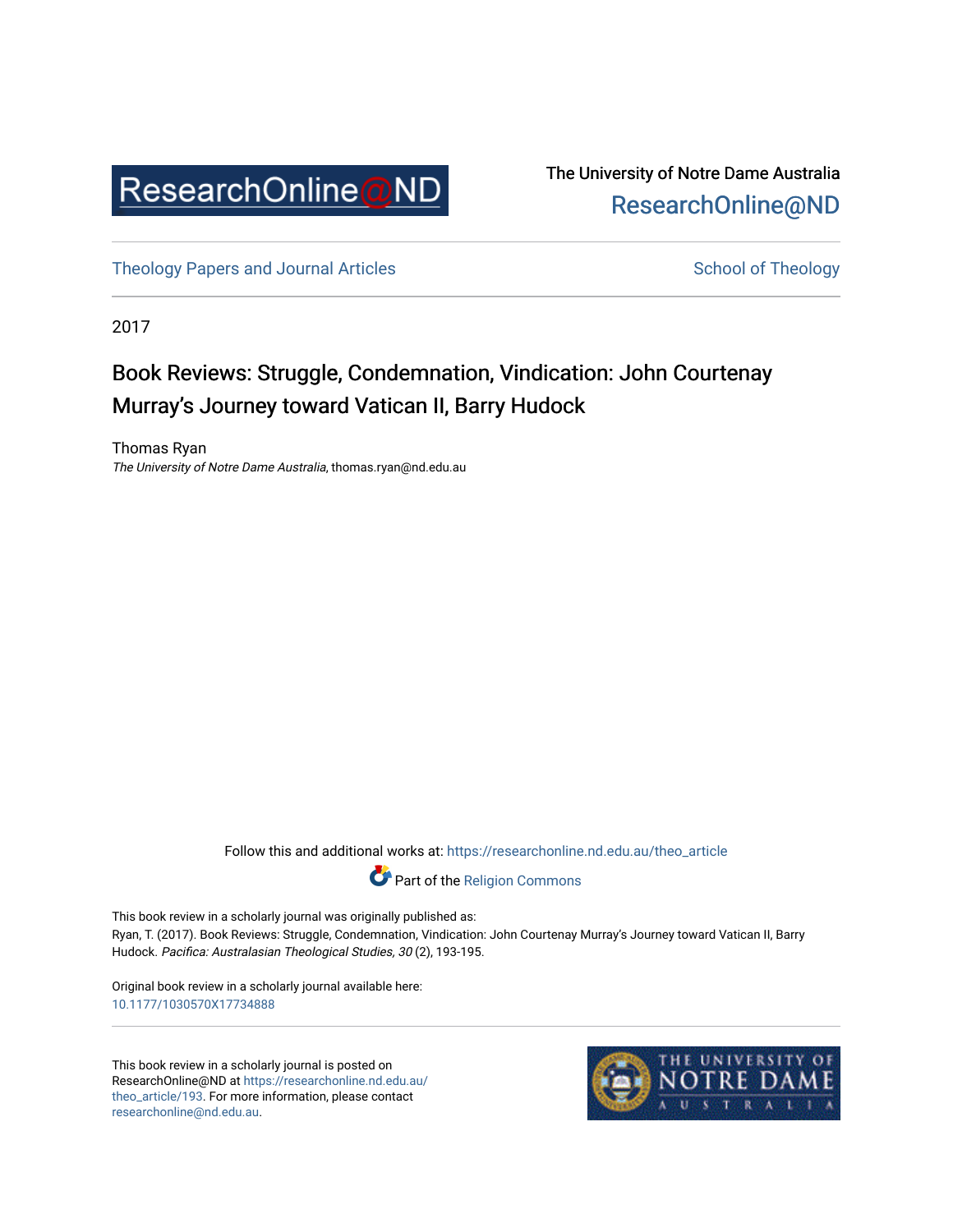This is the author's version of a book review published in the *Pacifica: Australasian Theological Studies,* 23 November 2017, available online at <https://journals.sagepub.com/doi/10.1369/002215541881982>

Ryan, T. (2017) Struggle, Condemnation, Vindication: John Courtenay Murray's Journey toward Vatican II *Barry Hudock*. *Pacifica: Australasian Theological Studies, 30*(2), 193-195. doi: 10.1177/1030570X17734888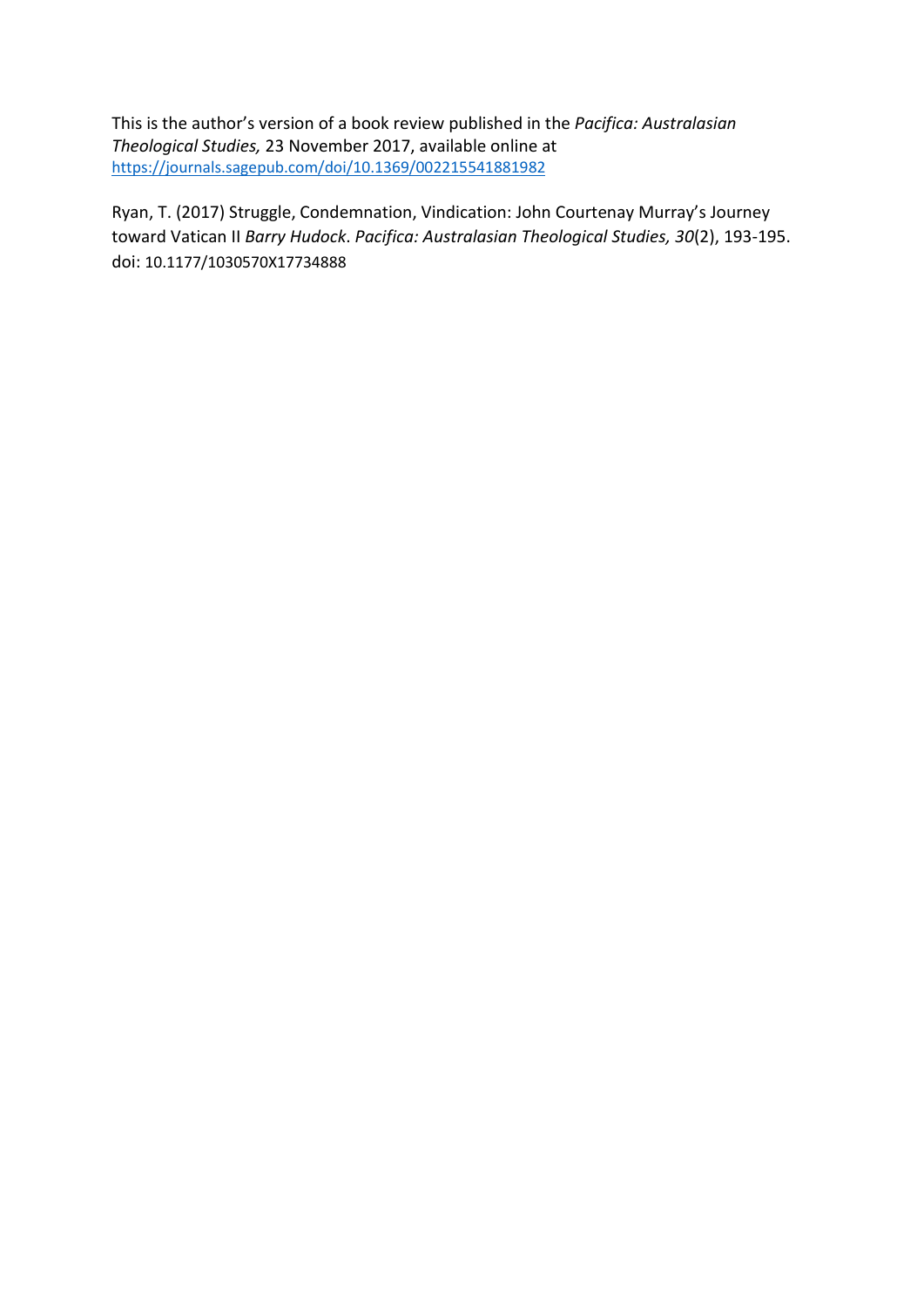## **Barry Hudock**

*Struggle, Condemnation, Vindication: John Courtenay Murray's Journey toward Vatican II* (Collegeville, MN: Liturgical Press, 2015). 216 pp. \$AU19.95

ISBN: 978-0814683224

**Reviewed by:** Thomas Ryan, Australian Catholic University, University of Notre Dame, Australia

At John Courtenay Murray's funeral in August 1967, homilist Walter Burghardt SJ cited Murray's own words: 'Courage! It's far more important than intelligence.' Providentially, for the Catholic Church and beyond, generous servings of these two qualities have been given to Murray – Jesuit priest, theologian and innovative thinker. The statement itself is an apt epigraph for both the man and Hudock's book.

These days, even if we don't know of Murray, we generally assume what he struggled to achieve. His ideas, honed through scholarly debate, were espoused at the magisterial level and ultimately informed Vatican II's 1965 document on religious freedom. Perhaps relevant here are George Weigel's remarks concerning St. John Paul II, namely, that his actions raised serious questions about the idea of historical inevitability. Things can be changed. There are humane ways to 'bend the curve of history' (Weigel, *Witness to Hope*, 9). There is a measure of truth in this statement that could apply equally to John Courtenay Murray.

This book's title captures its trajectory and purpose. The first two thirds of the study explore Murray's theological 'struggle' and 'condemnation' prior to the Council. In a tale of jousting in theological journals, Murray's main combatants were fellow American theologians Joseph Clifford Fenton and Francis J Connell. Progressively, the contest of ideas and arguments became interwoven with political and ecclesiastical intrigue. Enter from stage right, Cardinal Alfredo Ottaviani. In July 1955, Rome forbade Murray to write on 'Church-State' matters. Earlier that decade, Henri du Lubac and Yves Congar, with other Jesuits and Dominicans, were silenced.

The 'vindication' phase commenced with John XXIII's pontificate and plans for an Ecumenical Council. Murray published his landmark work *We Hold These Truths: Catholic Reflections on the American Proposition* in 1960*.* In early 1963, Murray was appointed an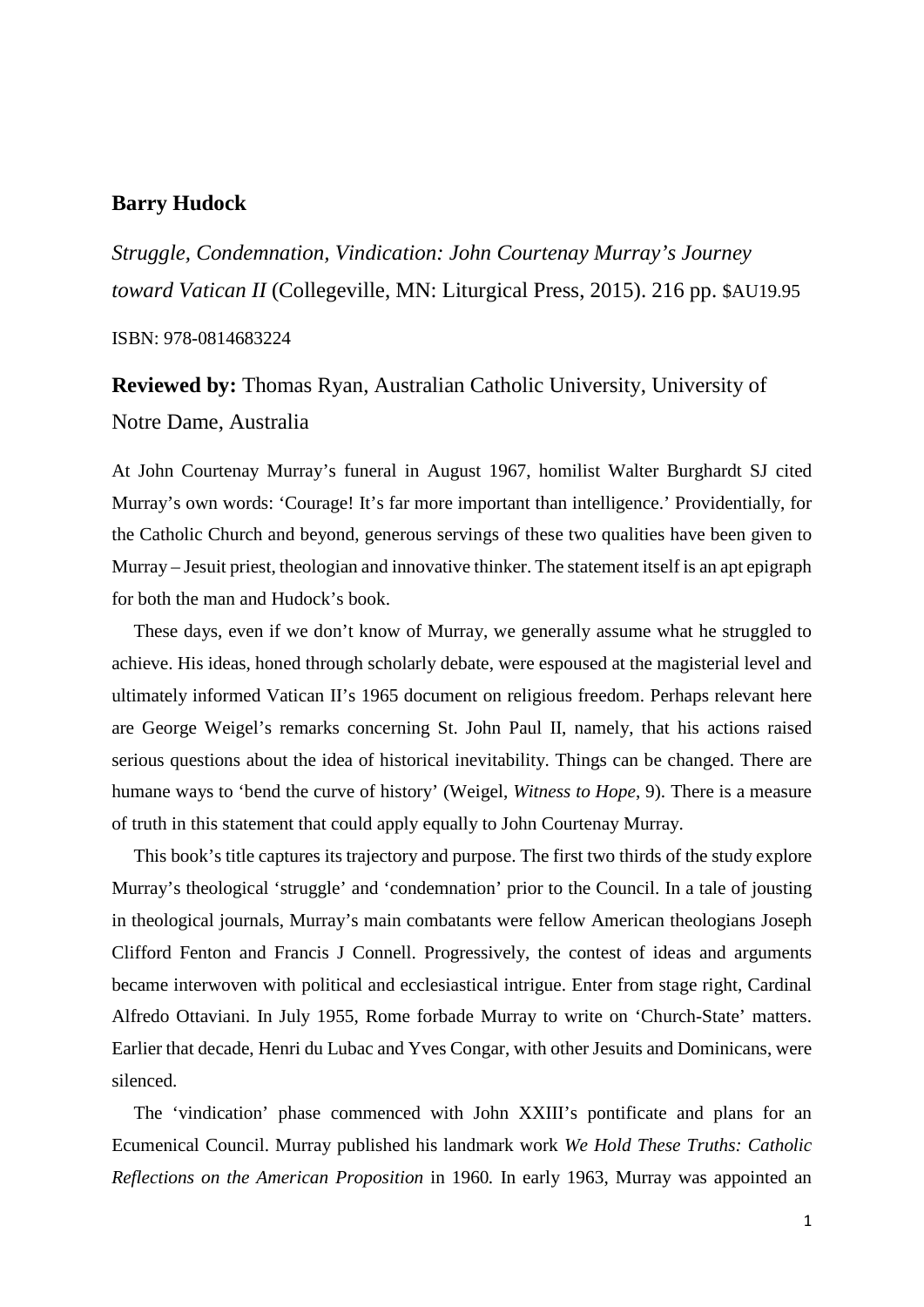expert (*peritus*) at Vatican II, at the request of Cardinal Francis Spellman. With the support of United States Bishops and others, e.g., Bishop Emile de Smedt of Bruges, debate (and the refining) of *Dignitatis Humanae* continued for two years until its final Council approval in December 1965. Yves Congar's emphatic *Journal* comment on the 'tremendous applause' from the Bishops when de Smedt introduced the original text two years earlier was now fully realized and this was 'a DECISIVE moment in the life of the Church AND OF THE WORLD' (127).

Hudock, using short chapters and a fast-moving style, demonstrates control of his material in guiding us through key issues and debates. Such matters were not about theological nitpicking. They had the *gravitas* associated with ideas that change people's lives and institutions. 'Battle-lines' was not an inappropriate phrase.

The author skillfully distils the evolution of Murray's thought, from its fifth century Gelasian foundations, about what is permanent teaching and what is historically conditioned (chapters 5-7). Concerning Church and State, there was an 'in-house' Catholic terminology, namely, 'thesis/hypothesis'. In the accepted view, the 'thesis' (or ideal) was the 'confessional state' where governments recognized Catholicism's unique status yet could place restrictions on other denominations. With the 'hypothesis' (or the exception, namely, a particular historical situation, where the Church was in a minority, for example in the USA), freedom of religion was a needed accommodation. Murray viewed the thesis/hypothesis approach not as firm doctrine but as 'received opinion' (17). He disagreed with its underlying assumptions, namely, that there existed 'exclusive rights of truth' and that 'error has no rights'. For Murray, rights could 'predicated only of persons (or of institutions') (35, 133).

Church-State relations were not the only matters under question. At stake was the Church's own self-understanding, particularly in its stance toward the modern world, shaped by the Enlightenment and post-revolutionary Europe. This applied, most especially, to human and political rights. Central for Murray (and others), was the need for the Church to engage with, and learn from, democratic institutions since, with their emergence, the civil order 'grew up' (45). They provide the context where the worth of persons together with the shared and conscientious pursuit of truth and the common good are best realized.

This study is well-researched, sure-footed and clearly written. It is a 'popular' book, aimed at the undergraduate or non-academic but interested reader. The author observes, 'this is one hell of a story' (xxiii), a drama needing to be told so that Murray and his contribution are not forgotten by a younger generation. It offers helpful resources, a list of relevant writings by Murray and other scholars; a time-line of his life and key events plus a helpful index.